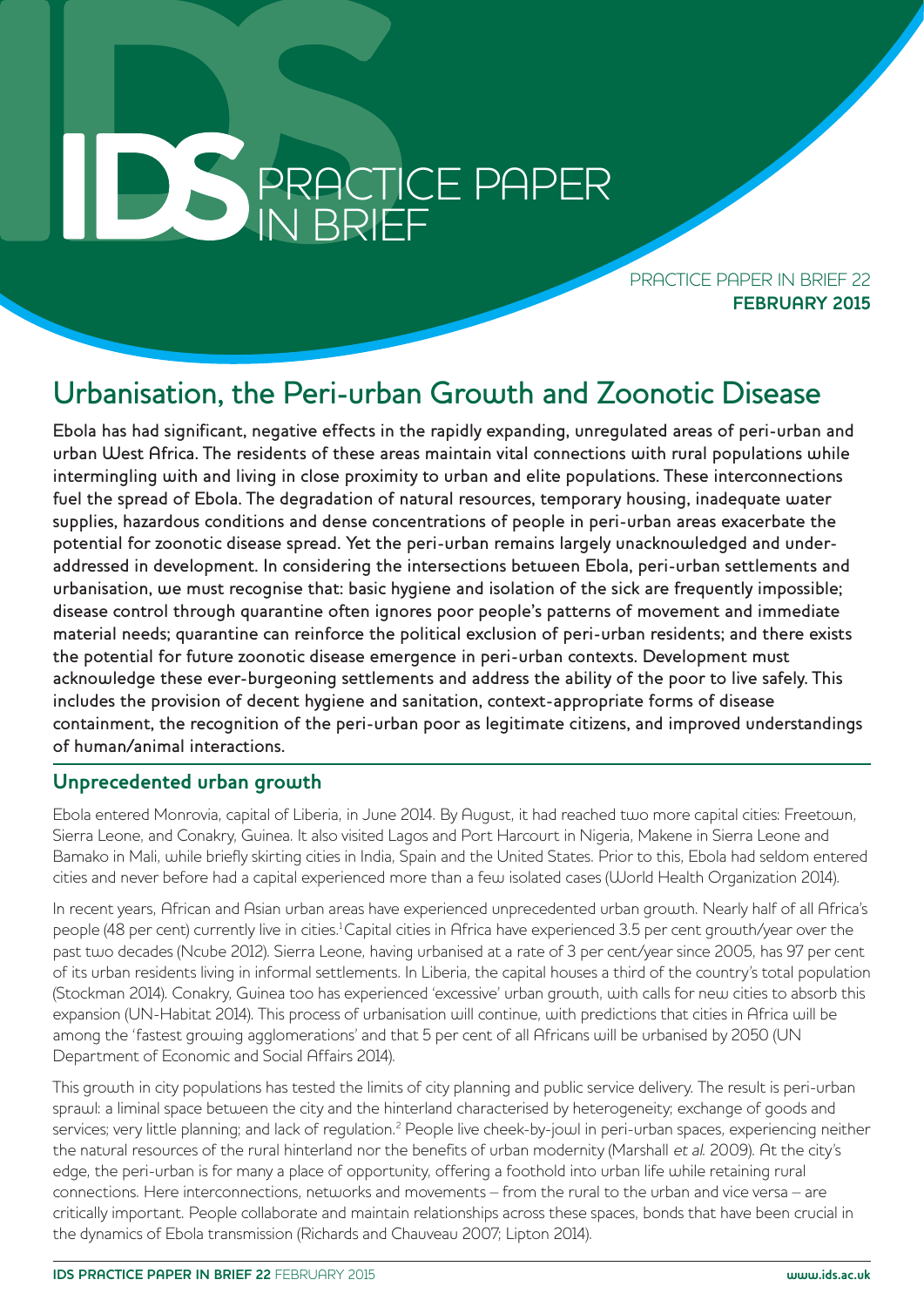

**Figure 1 Current and predicted urbanisation as a percentage of total population**

Source: Adapted from UN Department of Economic and Social Affairs, Population Division (2014).

## **Life in peri-urban spaces**

For the very poor, life in peri-urban settlements is characterised by extreme insecurity, low incomes, precarious tenure, a poor education and limited access to, but high dependence on, natural resources. Peri-urban residents experience appallingly inadequate water and sanitation arrangements; massive overcrowding; exposure to toxic and biological threats; a lack of access to, and an inability to utilise, urban services, particularly health. Housing is often temporary, constructed from non-durable materials, in hazardous locations and is highly concentrated. Monrovia's informal settlement West Point houses more than 70,000 people, yet has no running water, no sanitation and no garbage disposal facilities (WHO 2014). A review of 11 informal settlements in Freetown points to the predominance of young adults (aged under 35); intolerable living conditions (two taps between 1,765 people; no access to schools or places of worship; no toilets, no community or recreational centres, no health centres, high crime rates); and to the lack of development agency intervention (CODOHSAPA and FEDURP 2011). Yet peri-urban areas can be properly planned and offer decent services as evidenced by the elite urban enclaves that often exist within peri-urban areas, complete with piped water, electricity and modern conveniences. These enclaves underline how urban development and planning are biased against, and systematically exclude, the poor.

Gostin et al. (2014) have raised concerns about Ebola's potential urban spread. However, the international discourse on the disease – focusing on poverty, inadequate health care and cultural practices – has yet to acknowledge the periurban context and its role in connecting urban and rural areas. Snyder and colleagues (2014), in highlighting this absence, note that the peri-urban might be the 'perfect breeding ground' for Ebola. Peri-urban populations are frequently highly mobile – migrating to new areas often illegally or clandestinely – as opportunities in one place dry up. Frequent migration between rural homes, urban workplaces and peri-urban residences is also common. These inhabitants are often invisible to state bureaucrats and other officials, a feature that the inhabitants wish to perpetuate. Young people are 'hyper mobile', moving between peri-urban and rural contexts as opportunities arise (Richards and Chauveau 2007).

## **Links between Ebola and urbanisation**

There are four reasons why it is critical to recognise the links between Ebola and urbanisation. First, the peri-urban lacks basic hygiene, which could pre-empt the spread of zoonotic disease. Over-crowded and lacking in decent sanitation and clean water, there exists a constant risk of faecal contamination. This, coupled with the lack of health facilities for the poor (despite the often close proximity of hospitals and other health institutions), has ramifications for how people deal with Ebola and other diseases. In confined spaces where people often share beds (Lipton 2014), there is no way to avoid human interaction or close contact with bodily fluids; no means to protect against contagion; and no place to isolate the sick (Stockman 2014) or to practise basic hygiene such as hand-washing. There is also no way to clean vomit and diarrhoea from a peri-urban home without risking exposure.

Second, conventional approaches to contagious disease, such as quarantine, are impossible to sustain. Poor peri-urban residents, with no money to purchase and store in bulk, buy essentials daily (Lipton 2014). When lock-down, intended to halt disease spread, occurs, shops, markets and transport facilities are closed, reducing opportunities for peri-urban residents to work and earn cash for food. Many of their activities continue clandestinely, undermining the health intervention (Richards and Chauveau 2007; Stockman 2014). During attempts in West Point to contain the spread of Ebola, people found new ways of moving through the area quarantined in August 2014. Their concern was not exposure to Ebola, but their inability to access food and water. As people shoved and pushed for humanitarian relief, rice and water, violence erupted, exposing them further to blood, sweat and saliva (Onishi 2014).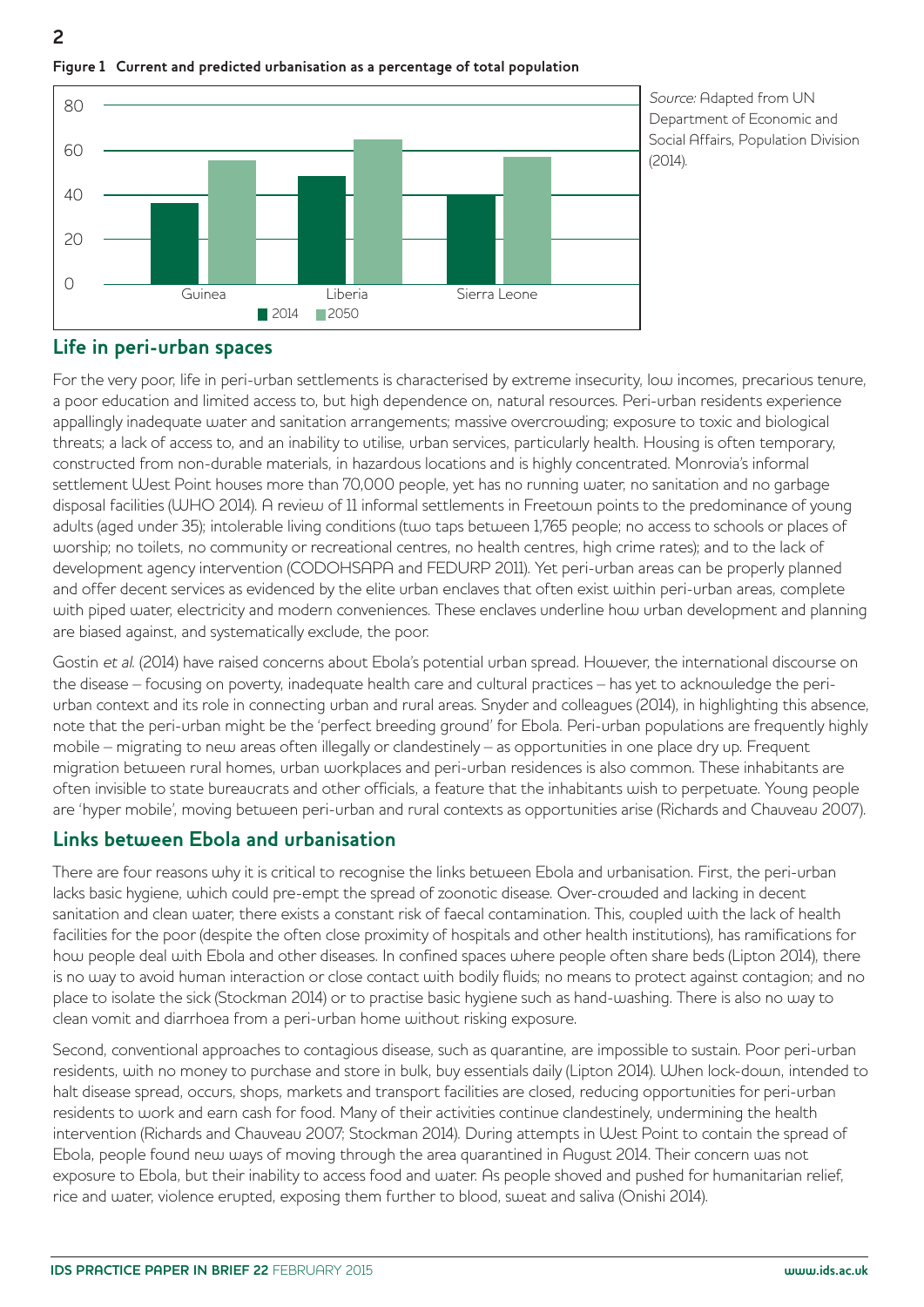Third, peri-urban contexts are often characterised by political instability. They are often excluded from rural and urban jurisdictions, partly because uncontrolled urban growth leaves authorities unable (and often unwilling) to cope; partly because residents are often illegal, informal or unrecognised and have little or no political influence. The peri-urban is often perceived as disorderly, dirty and requiring 'sanitisation' – in other words, relocating the poor and enabling regulated, elite urban growth. Ironically, the poor residents' most pressing need – sanitation – becomes a means to undermine their resilience and status, further disenfranchising them from the state. In the face of Ebola, and with the pressure on governments to act, the peri-urban area becomes an attractive place to intervene. The deployment of the military and the police to quarantine the peri-urban is a tangible manifestation of state power that is oppressive for residents (Onishi 2014). Thus quarantine-related activities fulfil the political role of assuaging the urban elite's fears of contagion – 'cleaning up' the peri-urban by excluding the poor, rather than helping them or addressing the key challenges of the disease.

Finally, there is future zoonotic disease spread. Ebola originates in rural areas and has tended to remain there until recently. 'Spillover' events from primates and bats to humans are thought more likely to occur in rural areas. Yet assumptions that urban areas are devoid of wildlife and that bushmeat consumption is a rural phenomenon are problematic. In the peri-urban periphery, rural agricultural and urban industrial activities co-exist for various reasons: poor people often bring their animals when they migrate; agricultural intensification (chicken and pig farming) often co-exists with small-scale subsistence farming; and to supply the growing urban demand for fresh foodstuff. There are also often strong disincentives to report animal disease. Some wild species – bats, birds and rodents – thrive in periurban contexts, and are caught and sold in urban markets. Agricultural expansion and intensification; the loss of wildlife habitat; environmental destruction; and the introduction of new species into the peri-urban have thus massively increased the scope for wild/domestic animal interactions.

Urbanisation in Africa will continue apace. Some cities will accommodate up to 85 per cent of a country's population. This will result in more peri-urban growth, more settlements and greater challenges of poverty, inequality and sustainability. In turn this may enhance conditions for potential zoonotic disease emergence and spread.

## **Implications for development policy**

Urgent development attention must be paid to the peri-urban periphery and informal settlements. But development itself has to change. Projects installing a few hand-pumps will not provide water security and sustainability for all peri-urban residents. Rather, new and radical approaches are needed. The peri-urban is underdeveloped and poor; its residents cannot access decent health services because this area is not a priority for development. What is required is a developmental focus on the particular social, epidemiological and ecological conditions of fast-growing, informal settlements in Africa. This must address the sanitisation priorities of poor people, while explicitly rejecting the notion of a sanitised urban environment devoid of the poor and poverty.

Four recommendations emerge, each related to the four reasons outlined above:

- 1. Provision for decent hygiene in peri-urban contexts is critical to avoid epidemics such as the Ebola outbreak. Basic hygiene and living conditions in these areas must be addressed. Health information must be provided but it must recognise the conditions in which most of Africa's populations live and offer appropriate forms of personal hygiene to minimise disease spread.
- 2. New forms of disease containment must be developed which acknowledge the structural conditions of poverty and address poor people's immediate livelihood needs (clean water, food, safety).
- 3. Peri-urban and informal settlements must become development priorities, with the recognition of poor peri-urban residents as legitimate, urban residents with a role to play in the upgrading and management of their environments.
- 4. More understanding of human/animal interactions and the potential for zoonotic disease emergence is required. This should build on the knowledge and awareness of people closest to animals and avoid penalising the reporting of animal disease.

<sup>&</sup>lt;sup>1</sup>There is no globally applicable definition of urban settlements. Cities are usually defined on the basis of one or several characteristics (population density, non-agricultural economic activities, urban infrastructure), and the presence of secondary or tertiary services (schools, universities, hospitals). National definitions vary and often neglect peri-urban peripheries, informal settlements or new residents who might be classified as 'illegal' or 'temporary'. National urbanisation figures thus frequently underestimate the numbers of people resident in cities (UN Department of Economic and Social Affairs 2014).

<sup>&</sup>lt;sup>2</sup> Some definitions of the peri-urban refer to physical places (the geographic edge between cities and countryside); others emphasise a sociological concept (the interface between rural and urban activities, institutions and ideas); and others the process of urbanisation (the transition from rural to urban, and movement of goods and people between these spaces and an indeterminacy in terms of legal and policy status). Here the peri-urban is conceptualised as a dynamic, shifting, indeterminate and ambiguous place and/or space with significant flows (of people, material products, resources, ideas) within it as well as between rural and urban locations (Marshall et al. 2009).